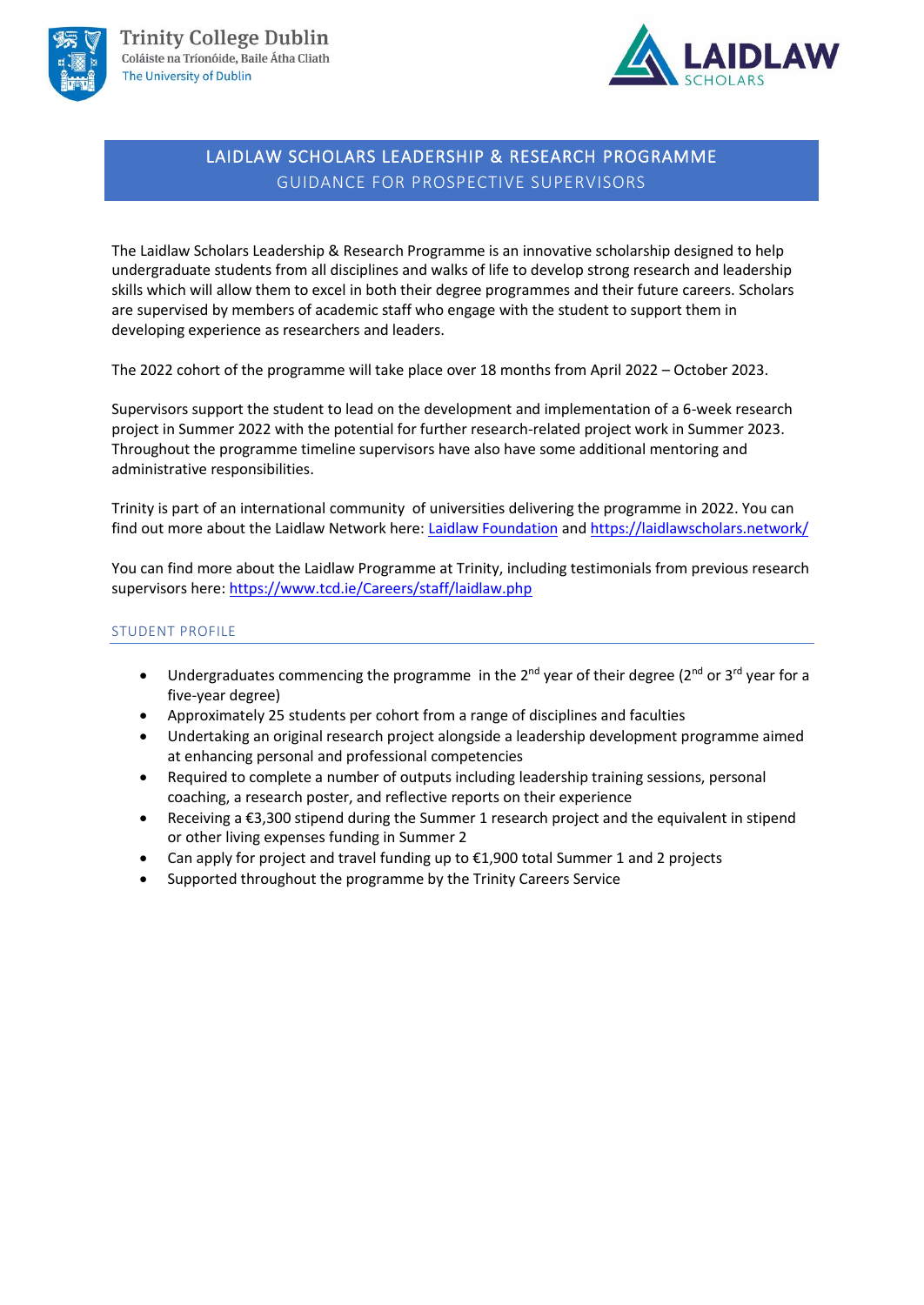



## SUPERVISOR ELIGIBILITY AND RESPONSIBILITIES

Any member of Trinity's academic staff who is on a permanent contract, or on a contract which extends beyond the duration of the relevant supervisory period of the Laidlaw Programme, is eligible to supervise a Laidlaw Scholar. The 2022 cycle of the Programme runs from April 2022 to October 2023 and students may request supervision in Summer 2022, Summer 2023, or both summer periods.

Scholars can be supervised jointly with another colleague (either at Trinity or another institution) for all, or part of the duration of the programme. Joint supervision is encouraged for projects with an interdisciplinary and/or international dimension.

Responsibilities include:

- Providing a statement of support for the application
- Providing regular structured guidance as part of the application and throughout the Scholar's participating in the programme
- Supporting the Laidlaw Scholar with their project requirements e.g., access to department materials and workspaces, facilitating project related purchases
- Advising the Scholar where relevant with regards to ethics approval, Garda Vetting, data protection, lab protocol, and any other procedural requirements
- Ensuring that the project is conducted in line with all applicable Trinity policies
- Supporting the Laidlaw Scholar to identify opportunities within their project to develop leadership experience
- Supporting the Laidlaw Scholar to engage with colleagues in your academic and professional network as appropriate
- Engaging with the Laidlaw Programme team to give feedback on the Laidlaw Scholar's progress, address any obstacles arising, and support their development

Laidlaw supervisors will also be invited to join the Laidlaw Network which connects student researchers and academic staff from over 12 international research universities delivering the programme.